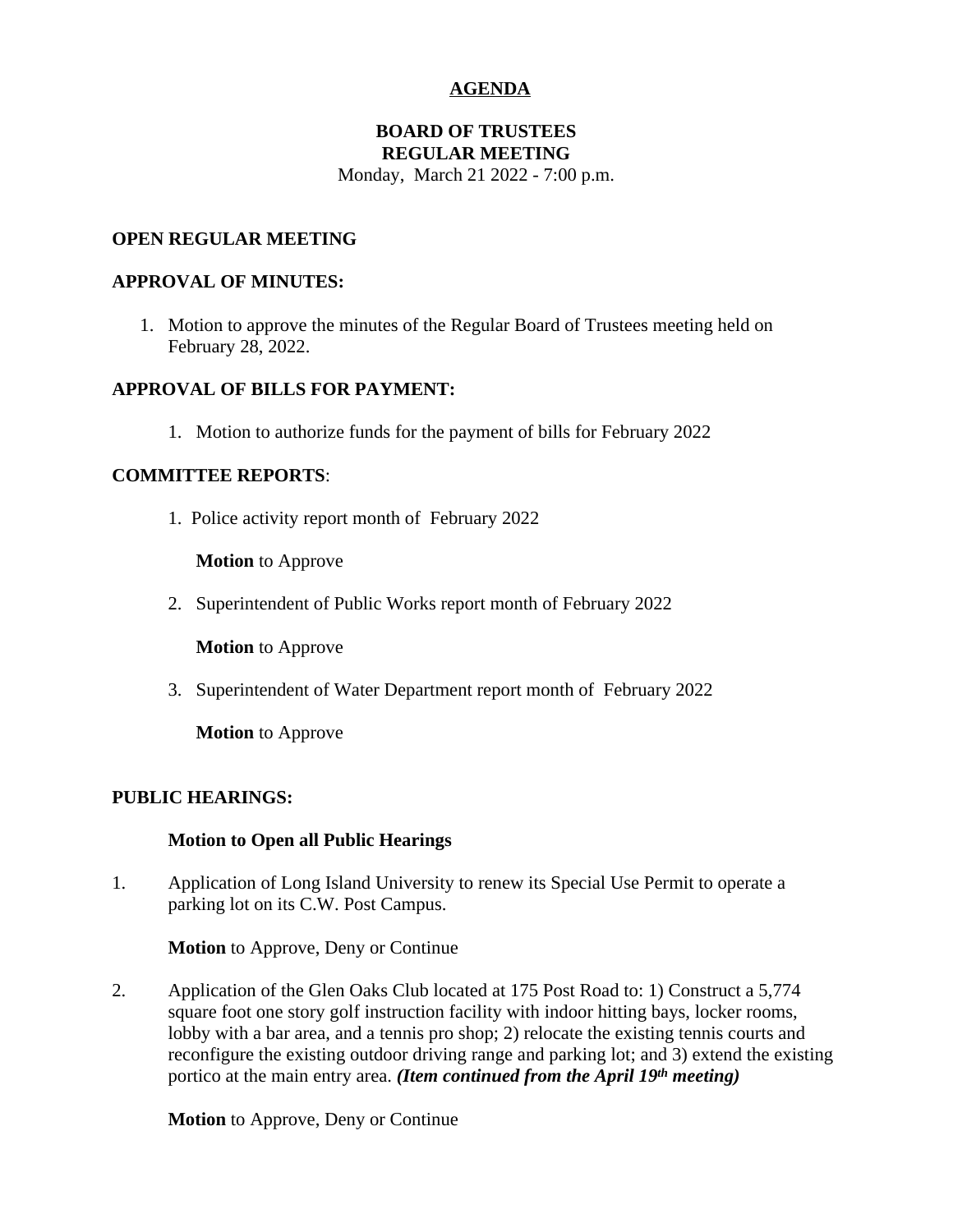3. Application of Hick Nursery 100 Jericho Turnpike request for a fill permit to excavate approximately 2,500 cubic yards of soil and import recycled concreter aggregate to backfill an existing roadway.

Motion to Approve, Deny or Continue

4. Consider a Local Law to override the tax levy limit established in General Municipal Law  $3-C$ .

**Motion** to Approve, Deny or Continue

5. 2022/2023 Tentative General and Water Budget overview

**Motion** to Continue

# **Motion to Close the Public Hearing**

### **NEW BUSINESS:**

1. Authorization for *D&B Engineers* to provide a Water Conservation Report as required by the New York State Department of Environmental Conservation at a cost of \$1,200.00.

### **Motion** to Approve

2. Authorization to ratify approval of insurance Premiums for the Village of Old Westbury for the total amount of \$280,000.00 with *National Insurance Brokerage of New York*, Inc. for the period March 5, 2022 to march 4, 2023.

### **Motion** to Approve

3. Request of the *Old Westbury Gardens* for approval of their 2022 Calendar of Events. Approval subject to residential housing inspections and compliance being completed by May 1, 2022.

### **Motion** to Approve

4. Introduce a Local Law to Amending Section 216-13 and 216-25: "Height Restrictions; Restrictions of Fences", and Section 216-140.1, "Erection of Fences" of the Code of the Village of Old Westbury and to set a Public Hearing date for Monday, April 18th, 2022.

### **Motion** to Approve